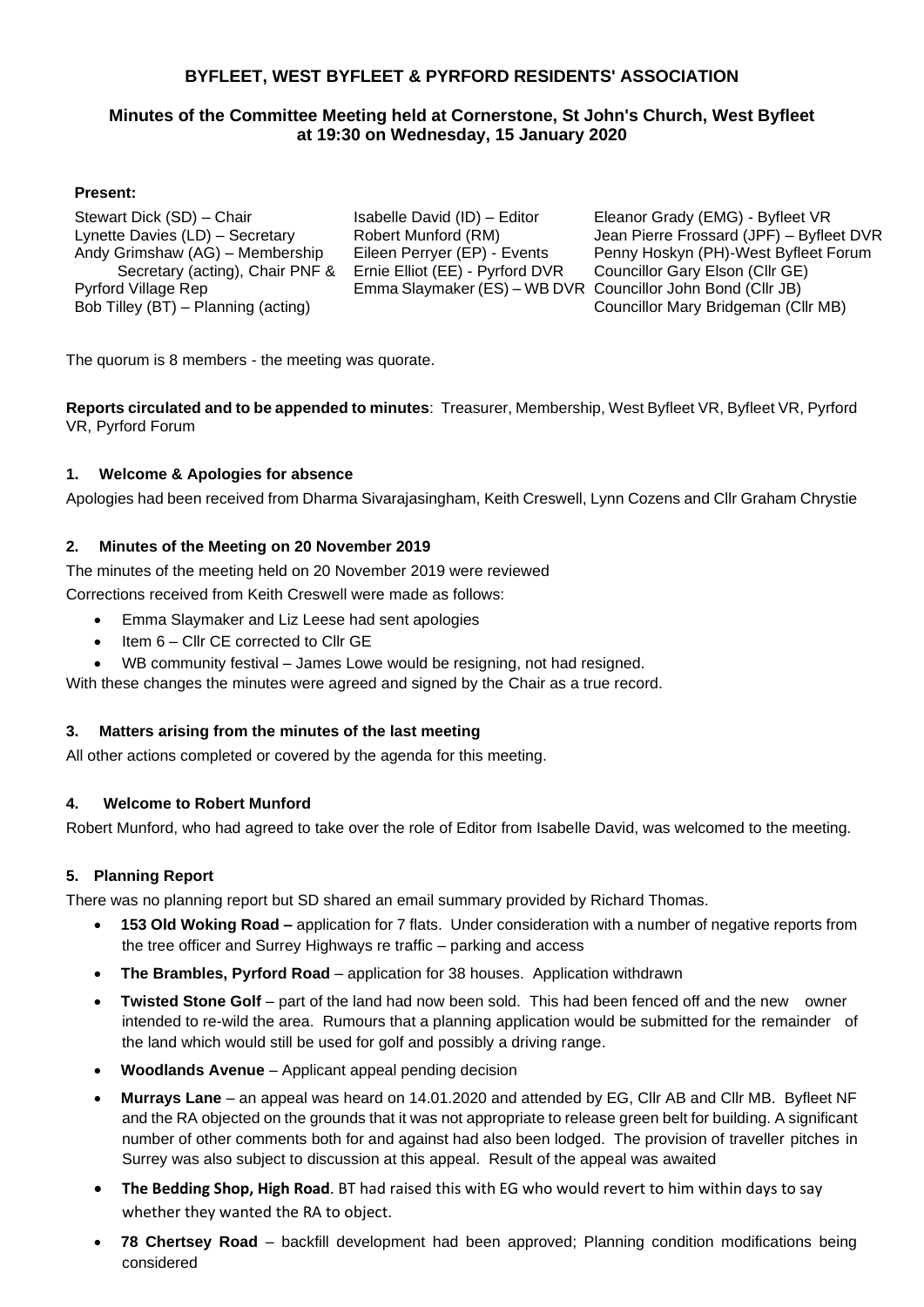#### • **Wintersells Road** – some more data had been received

SD asked that the Committee should give some thought to the role of the RA with regards to planning applications and in particular satisfaction of Planning conditions. The RA had always taken a view on whether to support or object to Planning applications but very much relied on residents to bring to their attention situations where Planning conditions were not being complied with. WBC does not make visits to small sites leaving it to neighbours etc. to alert them to possible non compliance with planning conditions. Where appropriate RA planning officer alerts VRs as to where a watchful eye might be needed.

For larger developments ie Broadoaks Park it would not be possible for the RA to monitor activity or to check compliance with conditions. The RA was not qualified to do this. There was confidence that WBC conducted this.

SD then commented on the SADPD examination which he had attended on behalf of the RA and WBNF with WP and Cllrs JB and A Boote. In preparation, SD had watched the webcast of the Tandridge examination and had been impressed by the process and the professionalism of all involved. WBC had not webcast the proceedings but the examination had been efficiently chaired and there were many excellent presentations. The Inspector had been well prepared, had asked informed questions and had conducted the process in a balanced and fair manner. Ernest Amoako had represented WBC with support from his team. The basic position of the RA was that to 2027 WBC would meet its new housing requirement without any need to release Green Belt land for residential development. A range of individuals, companies and organisations had been represented - primarily to challenge the SADPD and seek release of parcels of land from Green Belt.

An initial statement was expected towards the end of January with the final decision following in late spring/early summer.

It was noted that should the recommendations of the SADPD be upheld that was not the end of the matter. Land would be released from Green Belt but there was still the planning process to go through. There would be many opportunities to oppose proposals along the way. One area which had not been realistically addressed was the effect on traffic and other infrastructure. There was an opportunity to do some preparatory work on this in readiness for challenges to be made at the appropriate time.

SD, WP, MM and the Councillors were thanked for all the work they had done and for attending the Examination.

#### **6. Youth Provision in the three villages**

ES reported on activity so far. Her husband had agreed, on behalf of the RA, to find out what sort of provision the young people and parents wanted to see provided. Activities for young people were currently centred around churches which did not have universal appeal. Contact had been made with Fullbrook school and a response was awaited. There might be an opportunity to meet with the school councils at the local schools.

AG would provide the name of a contact at WBC he had already passed on to KC. *ACTION AG*

GE would also provide information about the Youth Council. *ACTION GE*

The anti social behaviour had improved in WB but there had also been some reports from Pyrford.

ID indicated that there would be room to include an article in the Resident. *ACTION ES*

#### **7. Councillors' Report**

Cllr JB reported as follows

- SADPD Examination in Public had taken up a lot of time
- Woking Football ground development was going to planning. Objections had been received. There was also a review of the process to see if it had been carried out correctly
- The commercial associations of WBC members and the number of companies associated with the WBC and councillors had finally been established as 22 companies and 63 directorships
- Flooding improvements had been noted Brewery Lane had not been affected by the recent heavy rainfall
- Problems with bin collections had been followed up
- Byfleet NF were working towards finalising their Plan. No professional advice had at this stage been sought. The draft Plan had been sent to Ernest Amoako for comment.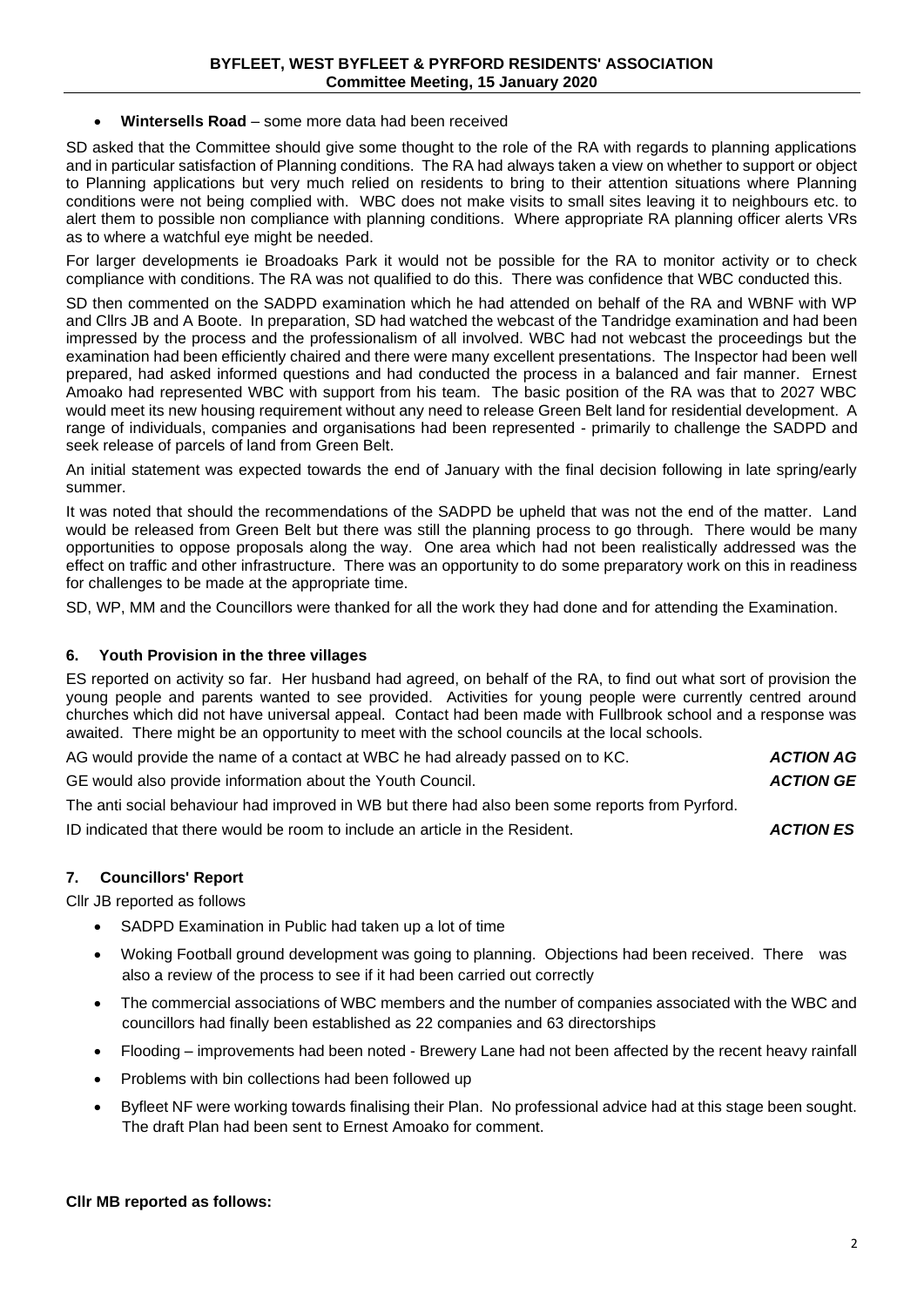- M25 surface noise a petition had been set up and a meeting held. The online petition had been shut down at the time of the General Election and all the signatures lost so a new one would need to be set up. More signatures would be sought for the paper version which had not been closed down.
- Pool in the Park the various issues with the re-furbishment were being addressed
- Mens Sheds application for West Hall had been approved and installation was imminent

#### **Cllr GE reported as follows:**

- Bin collections in Pyrford were being monitored as problems had been reported
- Some anti social behaviour in Pyrford but not certain if it was the same youths as in WB
- Suspicious activity ie vans crawling the streets was being monitored
- Costa in WB had moved to the old Speedflex unit
- Post Office would be closing end of March and Londis in April/May

The community were very unhappy at the prospect of losing the PO and pharmacy and there had been much rumour and speculation on social media.

GE had been in contact with the postmaster who had indicated he had been willing to continue but had not been able to find a suitable unit. There was very little that could be done despite the outline planning granted to Altitude including a condition about considering the relocation of the library, PO and pharmacy before construction. However, it looked as though the PO and pharmacy might be lost long before construction started and it would be hard to bring them back.

There was a suggestion that the RA should write to Post Office Counters expressing the wish that they should<br>ACTION SD?<br>ACTION SD? keep the PO in WB because of its importance to the community.

Jonathan Lord MP was aware of the situation – RA could write to him again *ACTION* SD

GE had contacted Altitude but was still awaiting a response

An article in The Resident might be the best way to communicate the complexity of the problem. *ACTION*  SD

- No information about relocation of Boots
- GE had taken over as Chair of WBBA and contacted all the businesses to encourage them to continue to keep WB 'open'.
- Community Festival committee had a new Chair Anca Fenton (57 Boutique) and a meeting was planned for w/c 20 January 2020. More volunteers were needed and welcome to attend the meeting.

#### *21:40 JB & MB left*

#### **8. Treasurer's Report**

End of year report circulated just before the meeting.

In the absence of DS, SD ran quickly through the report.

Cllr Amanda Boote, after discussions with SD, had suggested that the £589 remaining in her community fund be awarded to WBNF in support of protecting the Green Belt of West Byfleet. £500 of this would be passed on to the RA as a contribution to the funds released to Bell Cornwell for advice on the SADPD. (Subsequent to the meeting SCC have approved this allocation). WBNF were also expected to do some further fundraising.

**9. Acting Membership Secretary's Report** - a report and data had been circulated before the meeting.

More subscriptions had been collected in 2019 than 2018. However, the number of members had fallen.

AG asked for a push on collecting more email addresses as email was the preferred method of communication.

Envelope reprint still to be requested – banking information would be included and was different for each village.

#### **10. AGM – Wednesday, 18 March at Byfleet Village Hall**

Notice had been prepared for publication in The Resident. This would also be posted on the website together with the agenda. 2019 minutes and the Treasurer's Report. the agenda, 2019 minutes and the Treasurer's Report.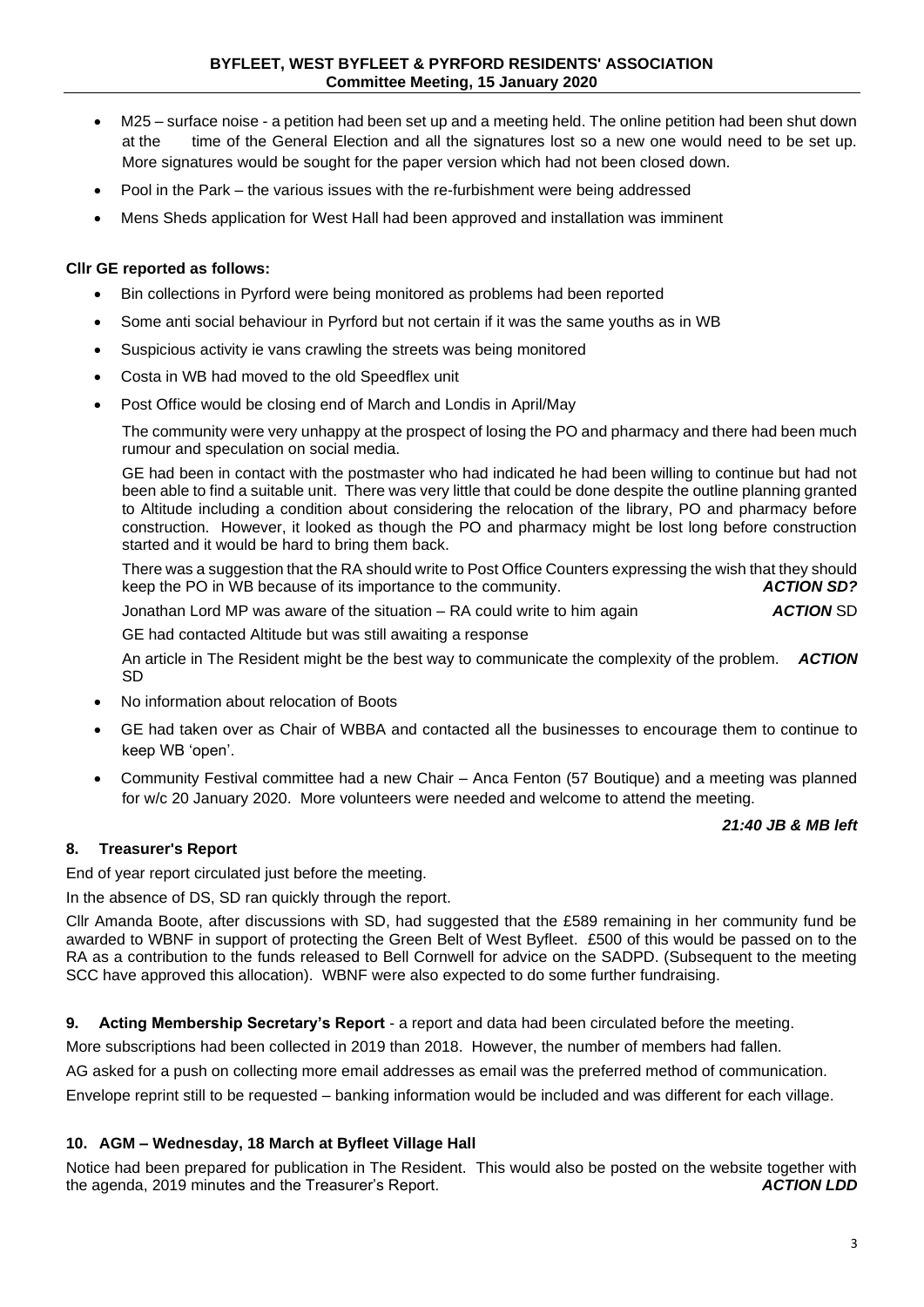LDD would bring nomination forms for committee posts to the next RA meeting. Isabelle, stepping down as Editor, had agreed to consider taking on the role of Membership Secretary. This would leave vacancies for Vice Chair and Planning Officer.

#### *ACTION LDD*

Suggestions for a speaker included a discussion on youth provision/social issues in the Three Villages and Management of the Waterways/Wey Navigation/flooding. After discussion it was agreed to go with the latter. AG to call Katherine Walters at the Council to find out who might be approached (National Trust?). **ACTION AG** call Katherine Walters at the Council to find out who might be approached (National Trust?).

#### **11. Website**

AG had instructed Alan Fuller as per the discussion at the last meeting.

#### **12. Editorial**

#### Issue 163: **deadline for copy – 24 January 2020**

Drop in on 29 February 2020 at WB Catholic Church.

ID would oversee the production of this edition helped by RM who would then take over as Editor for the next issue.

ID ran through the articles to be included. The SADPD Examination in Public would be covered by SD but the Inspector's preliminary comments were unlikely to be out by the copy deadline. If appropriate, an insert could be included with deliveries.

Enough advertising to cover costs but some advertisers would not be renewing for the next edition so new ones were needed.

AG suggested that photos of all committee members should be included somewhere – website, The Resident – for discussion.

#### **13. Right of Way Report –** no report for this meeting

#### **14. Events Co-ordinator**

EP noted that she would be organising the refreshments (tea/coffee/biscuits) for the February drop in session at the Catholic church in WB.

#### **15. Committee roles and personnel changes**

Geoff Geaves had stood down as Chair of Pyrford NF and would no longer be attending RA committee meetings. AG had taken over as Chair of Pyrford NF on a temporary basis and would attend RA meetings, representing the PNF. The committee were happy for him to do this and continue as Pyrford VR.

AG could not continue as the RA representative on Pyrford NF – SD would now attend in this capacity.

#### **16. Village Representative Reports**

**Byfleet –** a detailed report from EG had been circulated prior to the meeting.

- EMG noted the many Christmas activities which had taken place in Byfleet and thanked all organisations concerned
- EMG reported on a meeting of the Flood Forum had been held on 9 January 2020 and a workshop which had taken place. The issue of Flood Alleviation Planning and associated environmental opportunities was an important issue for many Byfleet (and WB) residents. The RA would consider a larger item on this in the June 'Resident' in consultation with Cllr AB. RA would also consider with Cllr AB, the value of staging wider comms/briefing for the wider community on plans and impact. EMG to progress with Cllr AB.
- Murrays Lane/Boyd's Farm planning application appeal meeting reported above
- Memorial Bench for Godfrey Chapples to be placed next to the library. RA had made a contribution.

**West Byfleet** – a detailed report from KC had been circulated prior to the meeting.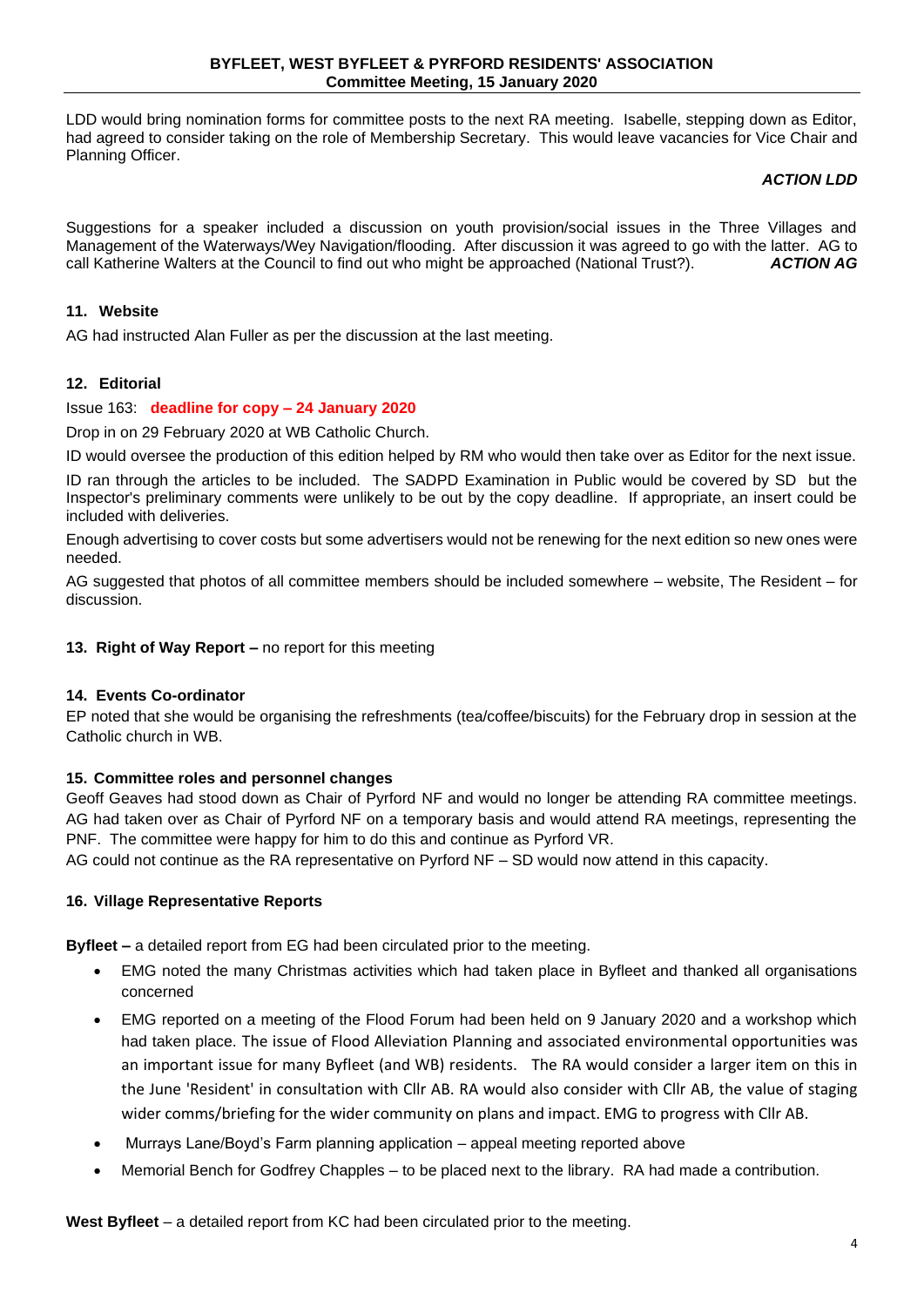## **Pyrford**

AG had submitted a written report.

- There were Street Rep vacancies to fill and the death of Maurice Turner was noted.
- Progress on Marshalls Parade development continued to be slow.
- Dulux London Cycle Race would take place 9/10 May. Annual event which did not require road closure

#### **15. Forum Reports**

**Byfleet** – no report received. Plan being finalised as reported under Councillor Reports above. **West Byfleet** – PH gave a verbal report. Developments concerning WB covered elsewhere in the meeting. **Pyrford** – written report provided by AG. Content covered by discussion elsewhere in the meeting.

#### **16. DONATIONS**

No new requests had been received.

EG will follow up the request previously considered from Byfleet Players

PH was still working on the request for a defibrillator at Waitrose

#### **17. AOB**

- > Community Policing Event at The Lightbox on 21 January 2020 email to be circulated and put on website
- > Police and Crime Commissioner election in May 2020

#### **Drop-in dates**:

**14:00 on Saturday, 29 February 2020** - WB Catholic Church booked by LDD

1**4:00 on Saturday, 6 June 2020 –** Byfleet Village Hall booked by LDD

**14:00 on Saturday, 10 October 2020** – Pyrford Village Hall booked by AG

Date of the next meeting – **Wednesday, 19 February 2020** – **St Mary's Community Centre, Byfleet**

**Meeting closed at 22:45**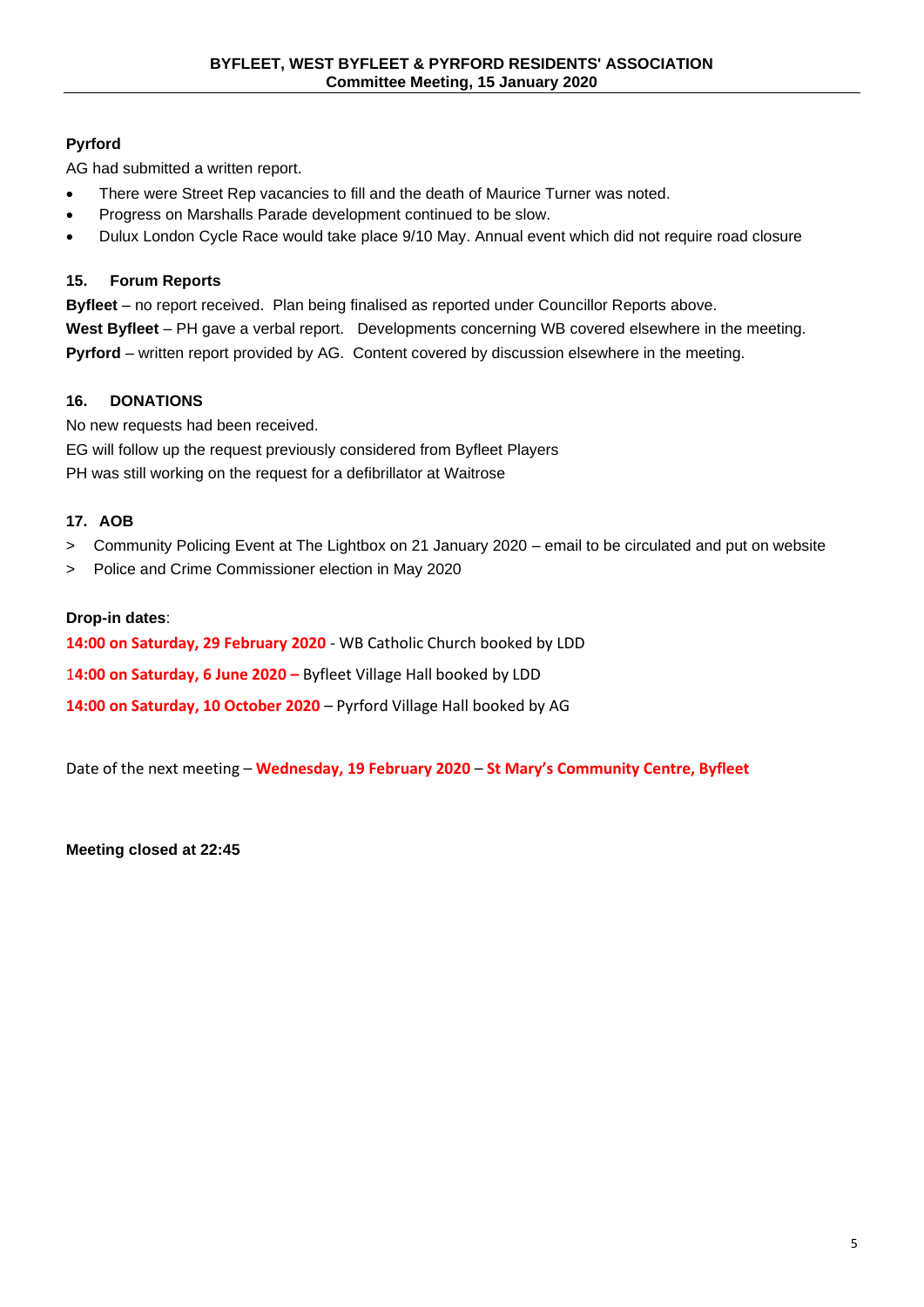## **TREASURER'S REPORT 10 January 2019**

The following Statement of Financial Affairs is for the period from 1<sup>st</sup> of January 2019 to 31<sup>st</sup> of December 2019.

The full year accounts shows a surplus of £4,482 (November £3,470). The increase from November is mainly driven by Advertisement collection £960 and subscriptions received from the final 2019 push. A donation of £250 towards a bench for the late Mr Godfrey was paid in January and not reflected in the balances above. A further donation of £250 towards tent equipment approved in September / October will be paid in January.

We have collected £12,130 in subscriptions for the year 2019 (previously reported £11,786 YTD in November). This is continuing to help us to maintain our cash reserves.

Advertising invoices for £1,210 relating to October 19, Jan 2020 and June 2020 Resident magazine issues were issued in November and collected £960 of that to date. Isabelle is currently in the process of discussing reinvoicing Big Phil computers for the outstanding £220. The customer is unhappy to accept small prise rise for the year 2020. We have £80 continuing to outstand for Unity spares.

Issues.

- 1 In October, the committee had agreed to set aside £4,000 including VAT to cover the Stage 1 consultation cost of Bell Conwell for providing advisory and assistance in the ongoing regulation 19 consultation impacting all 3 villages.
- 2 In November this amount was increased to £5,000 to cover stage 2 of the consultation. It was agreed that, WBNF would contribute an additional £500 towards the total expenditure bringing the total budget to £5,500.
- 3 RA has received an invoice for £4,491. This is below the anticipated £5,000 funds set aside by the RA. This invoice will be settled in January. Please note this is a one off cost funded by existing cash reserve. RA has sufficient funds in reserves to support all 3 villages in the foreseeable future.
- 4 Charitable status and gift aid progress is slow due to regulation 19 and other urgent matters. We will explore this in February.
- 5 I have already informed to this committee that, WBNF has started to raise funds towards future legal challenges. I understand an application to receive a public grant was made by their Chairman Wade Pollard during December.

Dharma Sivarajasingham 14/01/2019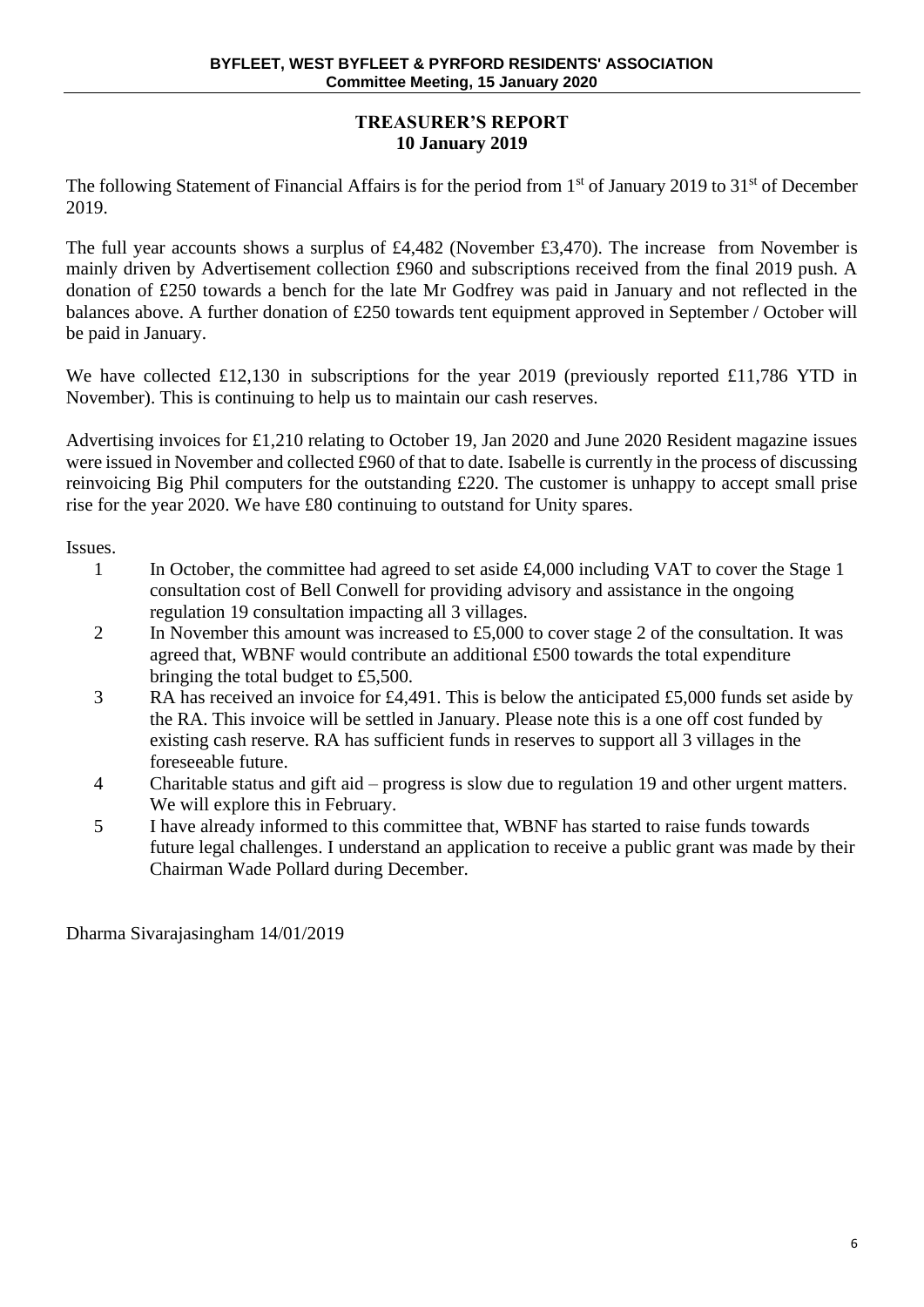## **Byfleet, West Byfleet & Pyrford Residents**

| <b>Association</b>  |                                                                                                                                                                                                                                                                                                                                                                                                        |                                                                                             |                      |                                                                                                                      |         |
|---------------------|--------------------------------------------------------------------------------------------------------------------------------------------------------------------------------------------------------------------------------------------------------------------------------------------------------------------------------------------------------------------------------------------------------|---------------------------------------------------------------------------------------------|----------------------|----------------------------------------------------------------------------------------------------------------------|---------|
| to                  | 31 December 2019                                                                                                                                                                                                                                                                                                                                                                                       |                                                                                             |                      |                                                                                                                      |         |
| <b>INCOME</b>       |                                                                                                                                                                                                                                                                                                                                                                                                        | Year to date<br>£                                                                           |                      | £                                                                                                                    |         |
|                     | <b>Subscriptions and member</b><br>donations:                                                                                                                                                                                                                                                                                                                                                          |                                                                                             |                      |                                                                                                                      |         |
|                     | <b>Byfleet</b><br>West Byfleet<br>Pyrford                                                                                                                                                                                                                                                                                                                                                              |                                                                                             | 2735<br>4822<br>4698 |                                                                                                                      |         |
|                     | Subscriptions not<br>allocated<br>2019 paid in 2018                                                                                                                                                                                                                                                                                                                                                    |                                                                                             | 0<br>$-125$          |                                                                                                                      |         |
|                     | 2020 paid in 2019 or<br>to be allocated                                                                                                                                                                                                                                                                                                                                                                |                                                                                             |                      |                                                                                                                      |         |
|                     | <b>Advertising</b><br><b>Bank Interest</b><br><b>Donations</b><br><b>Other</b>                                                                                                                                                                                                                                                                                                                         |                                                                                             |                      | 12,130<br>2710<br>32<br>0<br>0                                                                                       |         |
|                     | <b>Total Income</b>                                                                                                                                                                                                                                                                                                                                                                                    |                                                                                             |                      | 14,871                                                                                                               |         |
| <b>EXPENDITURE</b>  | The Resident<br><b>Committee Expenses</b><br><b>Street Rep Drop Ins</b><br>Room Hire not Comm.<br><b>AGM</b><br>Fetes<br>Display/Equipment<br>Donations:<br><b>Community Support</b><br>Insurance<br>Postage, Stationery & Printing<br>Sundries/Losses<br>Database/Web Expenses<br>Mileage/Parking<br>Forums - Pyrford<br>- Byfleet<br>- West Byfleet<br><b>Total Expenditure</b><br>Surplus/(Deficit) |                                                                                             | 1808<br>0<br>1312    | 4378<br>166<br>438<br>156<br>98<br>153<br>0<br>650<br>199<br>310<br>68<br>0<br>654<br>0<br>3,119<br>10,389<br>£4,482 | $\star$ |
|                     |                                                                                                                                                                                                                                                                                                                                                                                                        |                                                                                             |                      |                                                                                                                      |         |
| Opening Cash        |                                                                                                                                                                                                                                                                                                                                                                                                        |                                                                                             |                      | 23,021                                                                                                               |         |
| <b>Closing Cash</b> | Surplus/(Deficit)                                                                                                                                                                                                                                                                                                                                                                                      |                                                                                             |                      | 4,482<br>£27,503                                                                                                     |         |
|                     | Analysis of Cash                                                                                                                                                                                                                                                                                                                                                                                       | <b>Current Account</b><br>Un allocated Collections<br>Accounts + 2020 subs not<br>allocated |                      | 2,456                                                                                                                |         |
|                     |                                                                                                                                                                                                                                                                                                                                                                                                        | Dep                                                                                         |                      | 10,006                                                                                                               |         |
|                     |                                                                                                                                                                                                                                                                                                                                                                                                        | 32Day deposit                                                                               |                      | 15,042<br>£27,503                                                                                                    |         |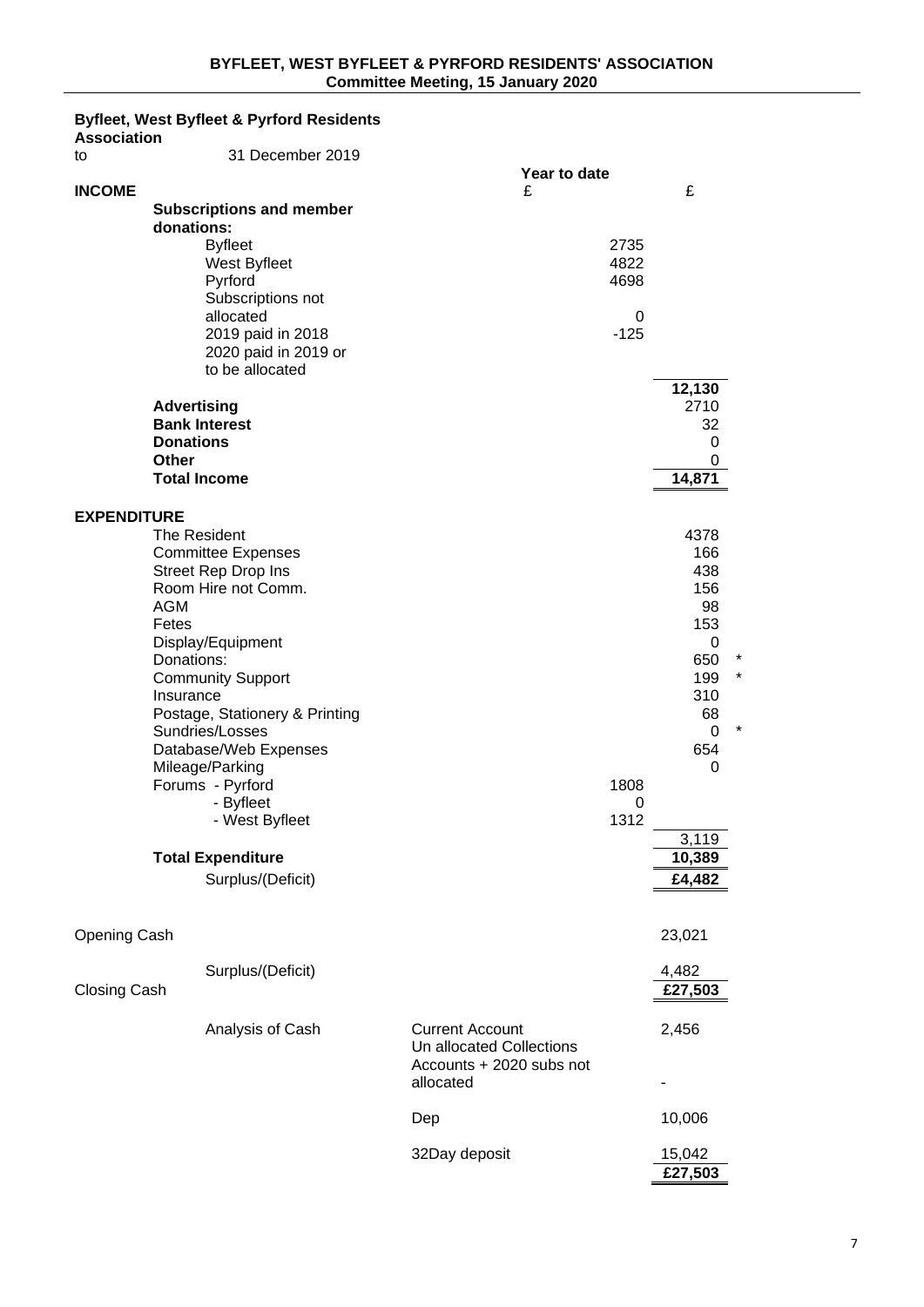## **MEMBERSHIP REPORT JANUARY 2020**

**(As at 12 January 2020)**

#### **KEY POINTS**

#### **2019 YEAR**

#### **a) Membership subscriptions**

The total monies collected in 2019 was £12,160, £1,629 above that achieved in 2018 £10,531 (15% increase)

Compared to 2018, in 2019 West Byfleet achieved 163%, Byfleet 108% and Pyrford 91%.

213 electronic payments were received, of which in Pyrford there were 111 (52%) and represents overall 11% by volume of collections.

#### **b) Membership numbers**

The membership as at 31 December 2019 was 2,469 a fall of 381since December 2018's 2,850.

Compared to 2018, at the end of 2019 West Byfleet achieved 88%, Byfleet 77% and Pyrford 91%.

#### **2020 YEAR**

There are memberships worth £296 to be entered into the membership database.

The number of email addresses is just below 50% of total membership, having grown from 35% at December 2018.

#### **MEMBERSHIP DETAIL 2019 YEAR**

The reports run on 31 December 2019 show that the membership stands at 2,469 an increase of 5 since the last report and 385 since 1<sup>st</sup> January 2019, but 387 below December 2018.

The numbers by village are shown below:-

| <b>Village</b>         | Dec-<br>18 | Jan-<br>19 | Feb-<br>19 | Mar-<br>19 | Apr-<br>19 | May-<br>19 | Jun-<br>19 | <b>Jul-19</b> | Sep-<br>19 | Oct-<br>19 | Nov-<br>19 | Dec-<br>19 | Mth<br>Chg | Yr<br>Chg |
|------------------------|------------|------------|------------|------------|------------|------------|------------|---------------|------------|------------|------------|------------|------------|-----------|
| fleet                  | 751        | 549        | 551        | 554        | 554        | 560        | 574        | 574           | 575        | 575        | 575        | 576        |            | 96        |
| West<br><b>Byfleet</b> | 896        | 592        | 626        | 720        | 732        | 755        | 758        | 761           | 788        | 790        | 790        | 793        | 3          | 221       |
| Pyrford                | 1,192      | 1,046      | 1,057      | 1,064      | 1,073      | 1,073      | 1,079      | 1,082         | 1,086      | 1,086      | 1,087      | 1,089      | 2          | 65        |
| Other                  | 11         | 8          | 9          | 10         | 10         | 10         | 8          | 9             | 12         | 12         | 12         | 11         | 1          | 3         |
|                        | 2,850      | 2,195      | 2,243      | 2,348      | 2,369      | 2,398      | 2,419      | 2,426         | 2,461      | 2,463      | 2,464      | 2,469      | 5.         | 385       |
| Movement               |            | (655)      | 48         | 105        | 21         | 29         | 21         | 7             | 35         | 2          | 1          | 5.         |            |           |

The majority of the growth of members in 2019 is from West Byfleet village.

The amounts recorded as collected by village are:-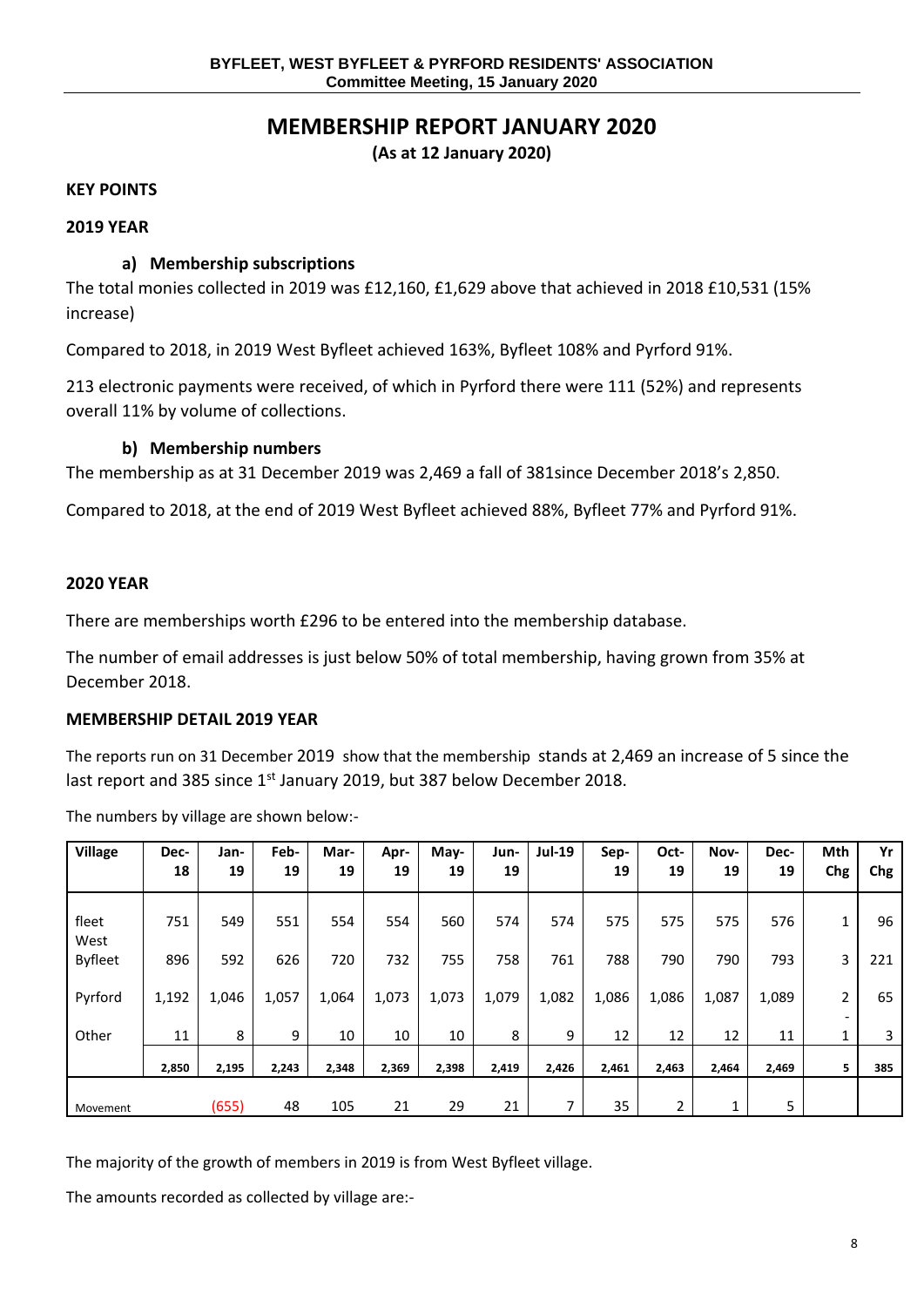#### **BYFLEET, WEST BYFLEET & PYRFORD RESIDENTS' ASSOCIATION Committee Meeting, 15 January 2020**

| <b>Village</b>         | Dec-<br>18 | Jan-<br>19               | Feb-<br>19 | Mar-<br>19 | Apr-<br>19 | May-<br>19 | Jun-<br>19 | <b>Jul-19</b> | $Sep-19$ | <b>Oct-19</b> | Nov-<br>19 | Dec-<br>19 | Mt<br>Che | Dec-<br>18 | Yr<br>Che |
|------------------------|------------|--------------------------|------------|------------|------------|------------|------------|---------------|----------|---------------|------------|------------|-----------|------------|-----------|
| <b>Byfleet</b><br>West | 2,526      | $\overline{\phantom{0}}$ | 15         | 932        | 1,615      | 1,803      | 1,965      | 1,965         | 2,334    | 2,405         | 2,440      | 2,740      | 300       | 2,526      | 215       |
| <b>Byfleet</b>         | 2,961      | $\overline{\phantom{a}}$ | 73         | 2,134      | 2,822      | 3,053      | 3,448      | 4,113         | 4,560    | 4,690         | 4,752      | 4,822      | 70        | 2,961      | 1,861     |
| Pyrford                | 5,045      | $\sim$                   | 165        | 1,329      | 2,389      | 2,739      | 2,984      | 2,984         | 3,688    | 3,873         | 4,438      | 4,598      | 160       | 5,045      | (447)     |
|                        | 10,532     | ٠                        | 253        | 4,395      | 6,826      | 7,595      | 8,397      | 9,062         | 10,582   | 10,968        | 11,630     | 12,160     | 530       | 10,531     | 1,629     |

The numbers over the last three years are:-

|                     | 2017  | 2018   | 2019   | Subs R'cd     |
|---------------------|-------|--------|--------|---------------|
|                     | £     | £      | £      | 2017, 18 & 19 |
|                     |       |        |        | £             |
| <b>Byfleet</b>      | 2,771 | 2,526  | 2,740  | 8,036         |
| <b>West Byfleet</b> | 2,457 | 2,961  | 4,822  | 10,240        |
| Pyrford             | 4,550 | 5,045  | 4,598  | 14,193        |
|                     | 9,778 | 10,531 | 12,160 | 32,468        |
| Change              | (108) | (37)   | 470    | 325           |

The monthly history of collection is shown below:-



This clearly shows the total amounts collected are significantly earlier than the previous two years. Well done to everyone, in particular West Byfleet!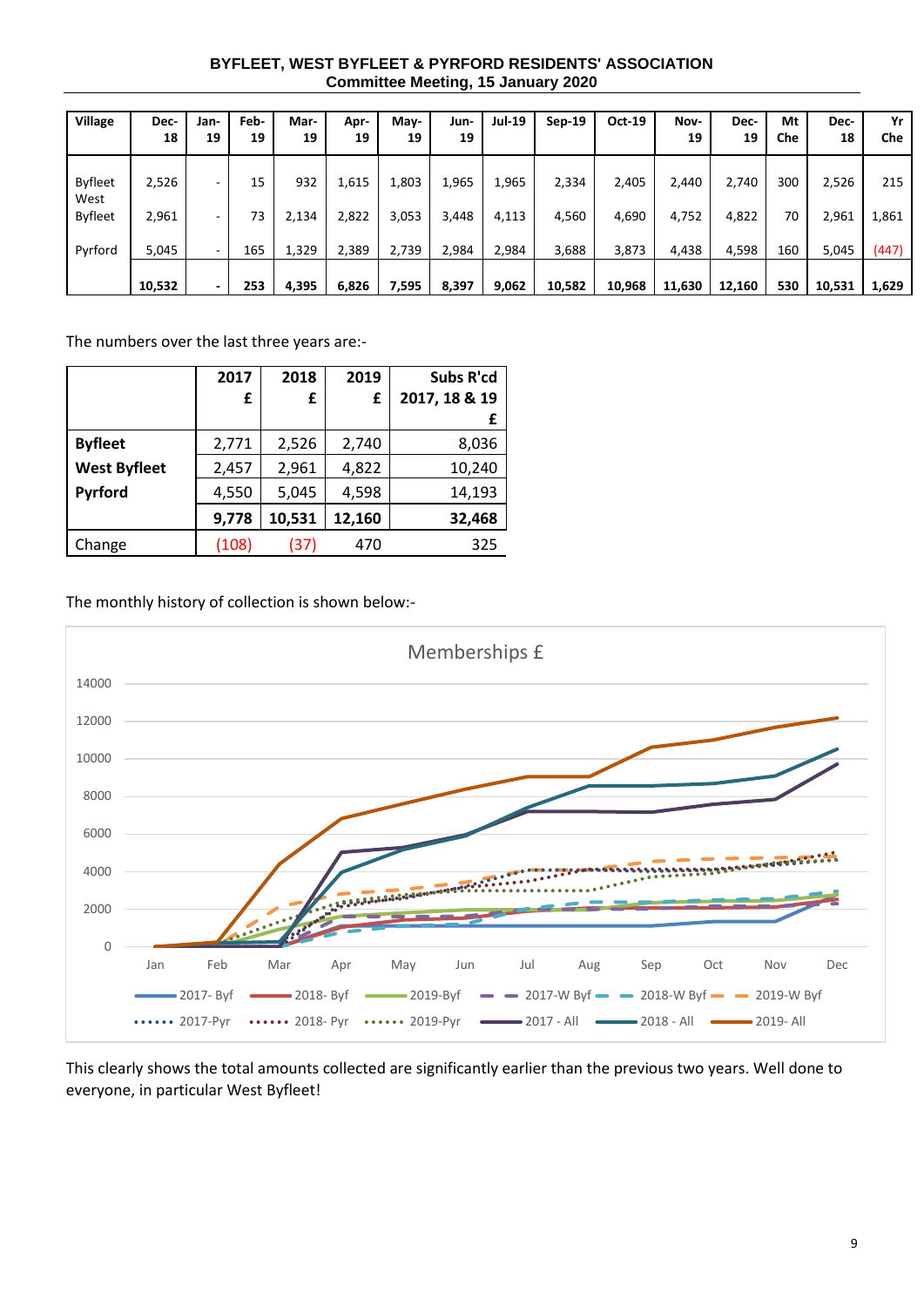#### **BYFLEET, WEST BYFLEET & PYRFORD RESIDENTS' ASSOCIATION Committee Meeting, 15 January 2020**

|                | <b>YTD</b> | <b>YTD</b> | Full   | YTD <sub>%</sub> | % Membership     |
|----------------|------------|------------|--------|------------------|------------------|
| <b>Village</b> | 2019       | 2018       | 2018   | 2018             | <b>Collected</b> |
| <b>Byfleet</b> | 2,740      | 2,526      | 2,526  | 108%             | 77%              |
| West Byfleet   | 4,822      | 2,961      | 2,961  | 163%             | 87%              |
| Pyrford        | 4,598      | 5,045      | 5,045  | 91%              | 72%              |
|                | 12,160     | 10,531     | 10,531 | 115%             | 78%              |

The year to date amounts collected by village are shown below:-

The year to date memberships signed up village are shown below:-

| <b>Number of memberships</b> | YTD   | <b>YTD</b> | Full  | YTD <sub>%</sub> |
|------------------------------|-------|------------|-------|------------------|
| collected                    | 2019  | 2018       | 2018  | 2018             |
| <b>Byfleet</b>               | 446   | 435        | 435   | 103%             |
| West Byfleet                 | 693   | 482        | 482   | 144%             |
| Pyrford                      | 781   | 865        | 865   | 90%              |
|                              | 1,920 | 1,782      | 1,782 | 108%             |

The average subscription received by village is:-

| <b>Village</b> | <b>YTD 2019</b> | <b>YTD 2018</b> | <b>Full 2018</b> |
|----------------|-----------------|-----------------|------------------|
| <b>Byfleet</b> | 6.14            | 5.81            | 5.81             |
| West Byfleet   | 6.96            | 6.14            | 6.14             |
| Pyrford        | 5.89            | 5.83            | 5.83             |
|                | 6.33            | 5.91            | 5.91             |

There are no 2019 memberships still to be entered into the database.

The monthly history of membership renewal is shown below:-

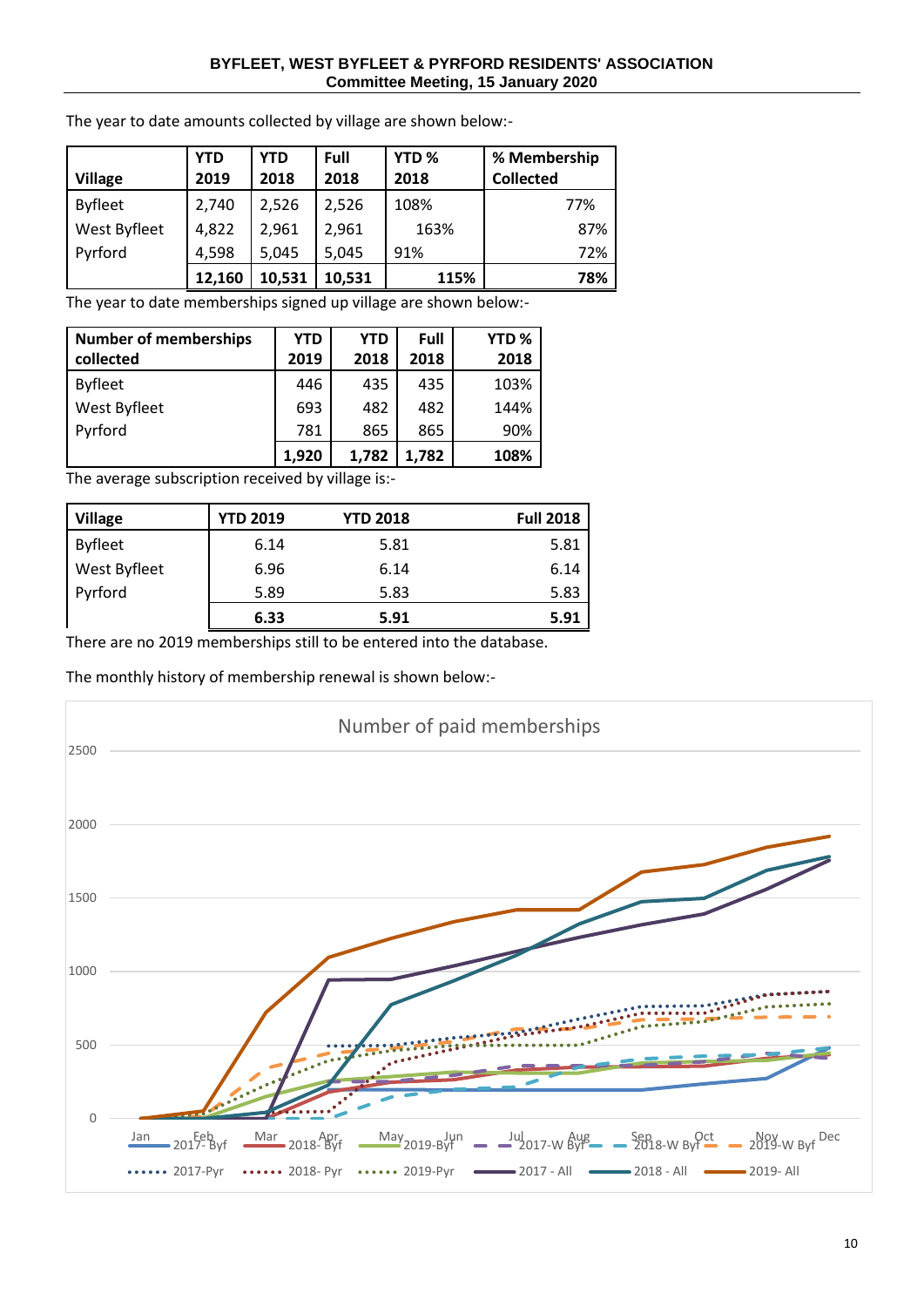#### **BYFLEET, WEST BYFLEET & PYRFORD RESIDENTS' ASSOCIATION Committee Meeting, 15 January 2020**

| Dec-  | Jan-  | Feb-  | Mar-  | Apr-                                           | May-  | Jun-  | Jul-  | Sep-  | Oct-  | Nov-  | Dec-  | Month  |
|-------|-------|-------|-------|------------------------------------------------|-------|-------|-------|-------|-------|-------|-------|--------|
| 18    | 19    | 19    | 19    | 19                                             | 19    | 19    | 19    | 19    | 19    | 19    | 19    | Change |
| 993   | 934   | 959   | 997   | 1,030                                          | 1,059 | 1,077 | 1,096 | 1,133 | 1,135 | 1,139 | 1,143 | 4      |
| 855   | 823   | 841   | 880   | 913                                            | 949   | 961   | 977   | 1,000 | 1,003 | 1,006 | 1,012 | 6      |
| 1,211 | 1,152 | 1,175 | 1,236 | 1,268                                          | 1,283 | 1,284 | 1,297 | 1,326 | 1,328 | 1,333 | 1,366 | 33     |
|       |       |       |       | -The analysis of direct nayments by village is |       |       |       |       |       |       |       |        |

The email, phone call & postcode data collected is shown below:-

The analysis of direct payments by village is: $\cdot$ 

| <b>FPI</b>             |                              |                          |            |            |            |            |            |            |            |            |            |            | <b>Month Change</b> |
|------------------------|------------------------------|--------------------------|------------|------------|------------|------------|------------|------------|------------|------------|------------|------------|---------------------|
| <b>Payments</b><br>Cum | Dec-<br>18                   | Jan-<br>19               | Feb-<br>19 | Mar-<br>19 | Apr-<br>19 | May-<br>19 | Jun-<br>19 | Jul-<br>19 | Sep-<br>19 | Oct-<br>19 | Nov-<br>19 | Dec-<br>19 |                     |
|                        |                              |                          |            |            |            |            |            |            |            |            |            |            |                     |
| <b>Byfleet</b>         | $\overline{\phantom{0}}$     | -                        | 25         | 34         | 38         | 39         | 39         | 42         | 44         | 44         | 44         | 45         |                     |
| West<br><b>Byfleet</b> | $\overline{\phantom{0}}$     | -                        | 36         | 49         | 53         | 56         | 57         | 58         | 58         | 58         | 58         | 57         |                     |
| Pyrford Coll           | $\overline{\phantom{0}}$     | $\overline{\phantom{a}}$ | 48         | 71         | 72         | 76         | 78         | 85         | 88         | 90         | 90         | 93         | 3                   |
| Pyrford<br>Main        | $\qquad \qquad \blacksquare$ | 5                        | 9          | 13         | 22         | 22         | 22         | 18         | 18         | 18         | 18         | 18         | 0                   |
|                        | $\overline{\phantom{0}}$     | 5                        | 118        | 167        | 185        | 193        | 196        | 203        | 208        | 210        | 210        | 213        | 3.                  |

## **MEMBERSHIP DATABASE EMAIL COMMUNICATIONS**

No emails sent out since last report. In 2018 24 emails were sent out.

In 2019 13 emails were sent out; for the first time in May one email was just to one village - West Byfleet.

The statistics are:-

|                    | 2018   | 2019   | <b>Totals</b> |
|--------------------|--------|--------|---------------|
| No emails sent     | 24     | 13     | 37            |
| Average per month  | 2.0    | 1.2    | 2.1           |
| No recipients sent | 21,911 | 13,550 | 35,461        |
| <b>Bounced</b>     | 1,028  | 361    | 1,389         |
|                    | 4.7%   | 2.7%   | 3.9%          |
| Delivered          | 20,883 | 13,189 | 34,072        |
|                    | 95.3%  | 97.3%  | 96.1%         |
| Opened             | 13,295 | 9,293  | 22,588        |
|                    | 63.7%  | 70.5%  | 66.3%         |
| Clicked            | 1,911  | 704    | 2,615         |
|                    | 9.2%   | 5.3%   | 7.7%          |
| Unsubscribed       | 33     | 14     | 47            |
|                    | 0.2%   | 0.1%   | 0.1%          |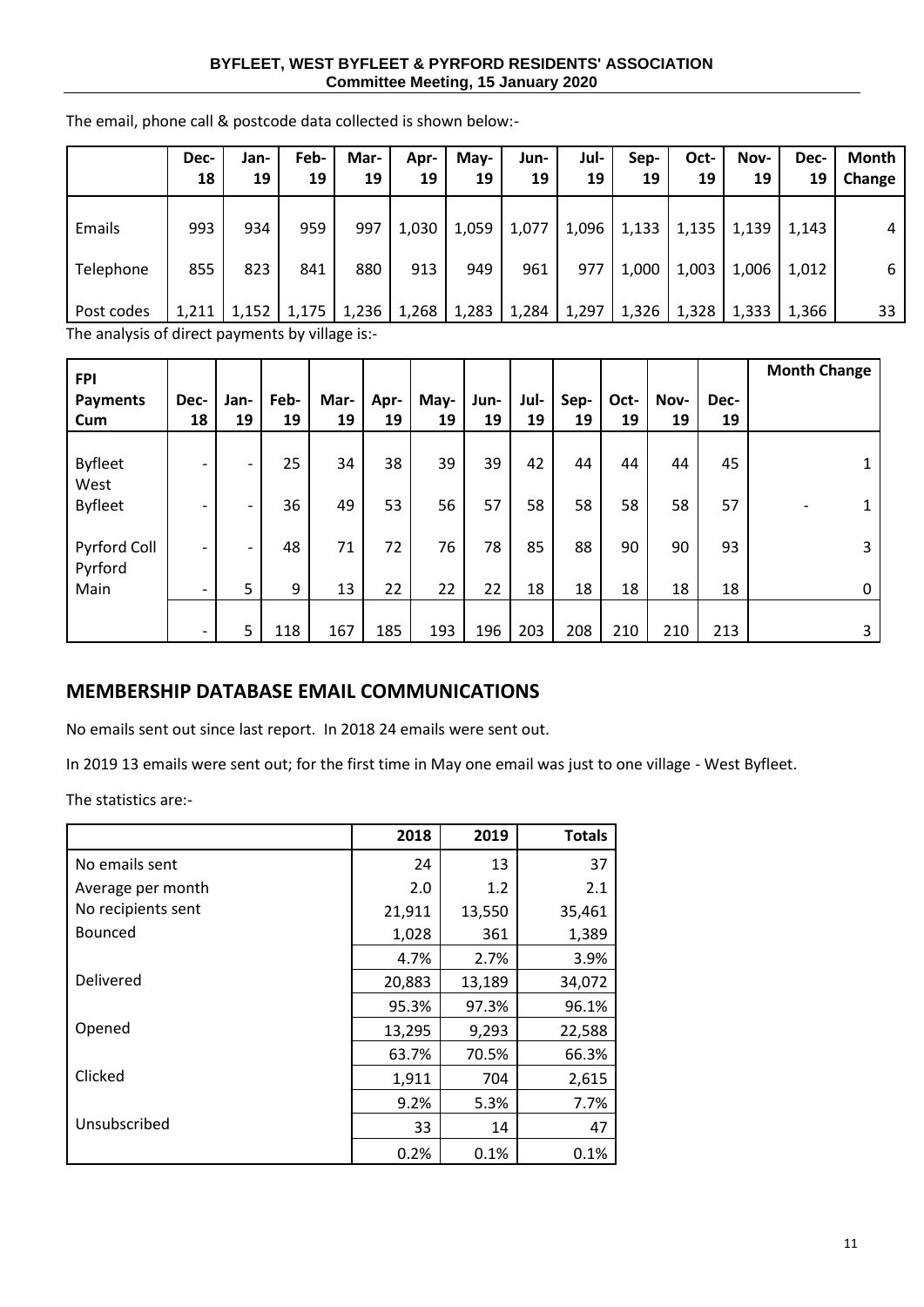#### **MEMBERSHIP BY FORUM AREAS**

Set out below is the calculation for each forum's possible grant. For a grant to be paid, the Forum has to have a plan approved by a local referendum.

| <b>Village</b> | 2019<br>Income | <b>No</b><br><b>Members</b><br><b>PAID</b> | 2018<br>Income | No.<br><b>Members</b><br><b>PAID</b> | <b>YEAR CHANGE</b><br>Income | Paid<br><b>Members</b> |  |
|----------------|----------------|--------------------------------------------|----------------|--------------------------------------|------------------------------|------------------------|--|
| <b>Byfleet</b> | 2,765.00       | 446                                        | 2,555.50       | 435                                  | 209.50                       | 11                     |  |
| West Byfleet   | 4,811.50       | 693                                        | 2,846.00       | 482                                  | 1,965.50                     | 211                    |  |
| Pyrford        | 4,613.00       | 781                                        | 4,934.50       | 868                                  | (321.50)                     | (87)                   |  |
|                | 12,189.50      | 1,920.00                                   | 10,336.00      | 1,785.00                             | 1,853.50                     | 135.00                 |  |
|                |                |                                            |                |                                      |                              |                        |  |

| <b>Pyrford Houses</b><br>  in RA West | 195 | 30 | 185 | 21 | 10.00 | 9.00 |  |
|---------------------------------------|-----|----|-----|----|-------|------|--|
| <b>Byfleet Area</b>                   |     |    |     |    |       |      |  |

| <b>Forum</b>   | 2019<br>Income | <b>No</b><br><b>Members</b><br><b>PAID</b> | 2018<br><b>Income</b> | <b>No</b><br><b>Members</b><br><b>PAID</b> | <b>YEAR CHANGE</b><br>Income | Paid<br><b>Members</b> |
|----------------|----------------|--------------------------------------------|-----------------------|--------------------------------------------|------------------------------|------------------------|
| <b>Byfleet</b> | 2,765.00       | 446                                        | 2,555.50              | 435                                        | 209.50                       | 11                     |
| West Byfleet   | 4,616.50       | 663                                        | 2,661.00              | 461                                        | 1,955.50                     | 202                    |
| Pyrford        | 4,808.00       | 811                                        | 5,119.50              | 889                                        | (311.50)                     | (78)                   |
|                | 12,189.50      | 1,920.00                                   | 10,336.00             | 1,785.00                                   | 1,853.50                     | 135.00                 |
|                | 0              | $\mathbf{0}$                               | 0                     | 0                                          |                              |                        |

#### **Amounts Due (£500 + £1 per member paid capped at £2,000)**

|                | 2019     | 2018     | Change |
|----------------|----------|----------|--------|
| <b>Byfleet</b> | 946.00   | 935.00   | 11     |
| West Byfleet   | 1,163.00 | 961.00   | 202    |
| Pyrford        | 1,311.00 | 1,389.00 | (78)   |
|                | 3,420.00 | 3,285.00 | 135.00 |
|                |          |          |        |

#### **MEMBERSHIP DETAIL 2020 YEAR**

Very little activity has happened on the database in respect of membership renewals, though there is £296 of 2020 membership monies collected in Pyrford to be entered.

The database has automatically set the membership status from current to grace with the exception of 60 memberships which is being investigated further.

Membership is now 2320, 149 below 31 December 2019. Analysis by village below:-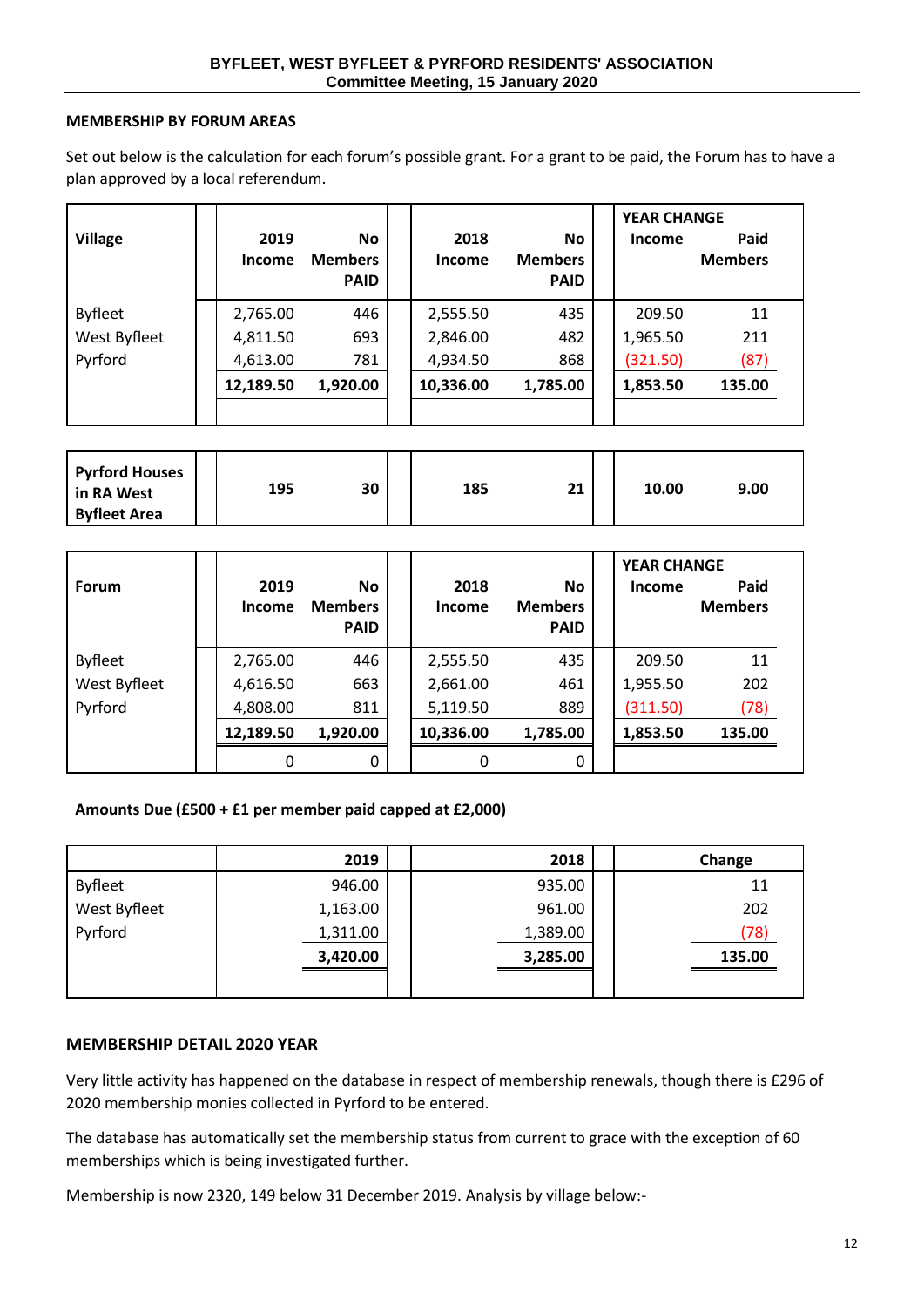| BYFLEET, WEST BYFLEET & PYRFORD RESIDENTS' ASSOCIATION |
|--------------------------------------------------------|
| <b>Committee Meeting, 15 January 2020</b>              |

| <b>Village</b> | <b>Dec-18</b> | <b>Dec-19</b> | <b>Jan-20</b> | <b>Month</b><br>Change | Year<br>Change | % Year<br>Change |
|----------------|---------------|---------------|---------------|------------------------|----------------|------------------|
|                |               |               |               |                        |                |                  |
| <b>Byfleet</b> | 751           | 576           | 543           | (33)                   | (33)           | (5.7)%           |
| West Byfleet   | 896           | 793           | 759           | (34)                   | (34)           | (4.3)%           |
| Pyrford        | 1,192         | 1,089         | 1,011         | (78)                   | (78)           | (7.2)%           |
| Other          | 11            | 11            | 7             | (4)                    | (4)            |                  |
|                | 2,850         | 2,469         | 2,320         | (149)                  | (149)          | (6.0)%           |
| Movement       |               |               | (149)         |                        |                |                  |

Email addresses is just below 50% having grown from 35% at December 2018.

|            | <b>Dec-18</b> | <b>Dec-19</b> | <b>Jan-20</b> | Month<br>Change | %<br>Membership |
|------------|---------------|---------------|---------------|-----------------|-----------------|
| Emails     | 993           | 1,143         | 1,129         | (14)            | 48.7%           |
| Telephone  | 855           | 1,012         | 1,004         | (8)             | 43.3%           |
| Post codes | 1,211         | 1,366         | 1,329         | (37)            | 57.3%           |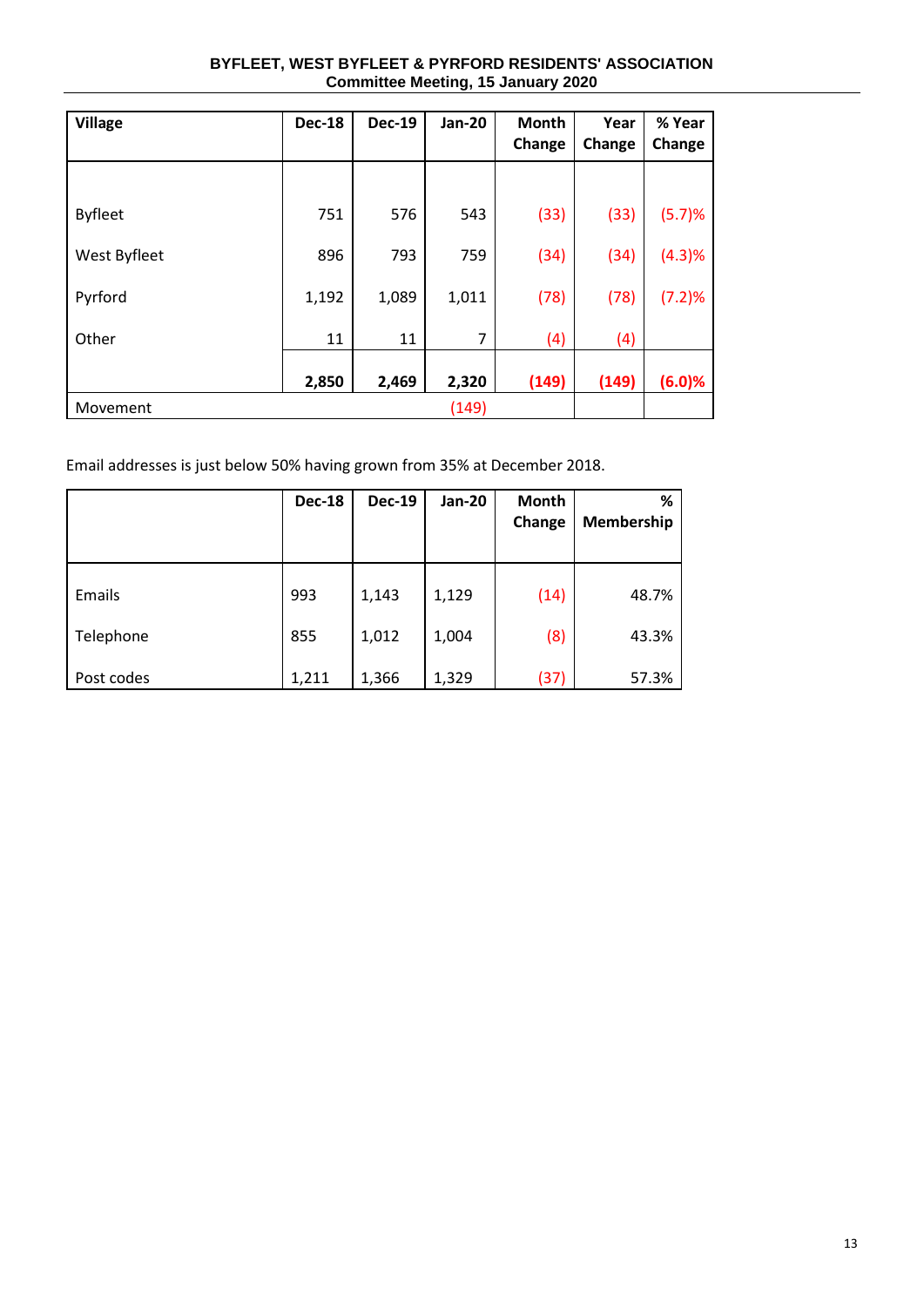# Byfleet Report 14.01.2020 v1.0

Village Representative and Deputy (Byfleet): Eleanor Grady and Jean-Pierre Frossard

## **RA Subscriptions/ Street Reps/Drop-in**

## *Coverage of village :*

Total number of roads in Byfleet: 93 Number of roads with Street Rep: 74 (80%) Number of active Street Reps: 30 Of which number stepped down since last report: 1 Of which new since the last report: 0 *Street Reps***:** 

No updates for this report.

#### *Subscriptions*

Although percentage change was not significant 2018 v 2019, we were pleased to see that the hard work of the Street Reps in 2019 meant we recovered a number of members and that our total sum collected was an increase on that of 2018.

#### *Other:*

During 2020 we will continue to try to recruit SRs for the 19 roads without Street Reps and to increase our membership in roads with RA SRs.

#### **Events :**

The seasonal/Advent related events in Byfleet were a tremendous success despite the very cold and wet conditions for some of the events. The RA would like to thank a number of organisations for the events staged including The Byfleet **Amenities Group; The Byfleet Community Library and The Byfleet Players, Byfleet Boat Club, St Mary's Centre for the Community as well as local schools, churches and sports organisations.**

The RA Village Rep and Deputy Village Rep were supported by Street Reps at two Village Green of events. This allowed us to distribute Issue 162 to potential new members.

#### **Village Matters**

**Flood Forum : Sanway Area, Byfleet : Flood Alleviation Scheme:** For the last 7 years Cllr Amanda Boote has chaired a Flood Forum in Byfleet, working with local residents, the Environment Agency and various other organisations to develop a flood defence scheme for Byfleet.

The Forum met 09.01.2020 and VRB along with other members of the RA Committee and a Byfleet Street Rep attended.

The proposed Flood Alleviation scheme will offer opportunities for environmental enhancement.to be developed. The EA, with Cllr Boote's support arranged a workshop to brainstorm these opportunities 13.02.2020 involving local interested parties.

VRB could not attend but was represented by a Byfleet SR. RA Committee member EE also generously dedicated his time and local knowledge to the workshop, VRWB, Footpath Offiver and VRP could not attend but are in the loop for their expertise.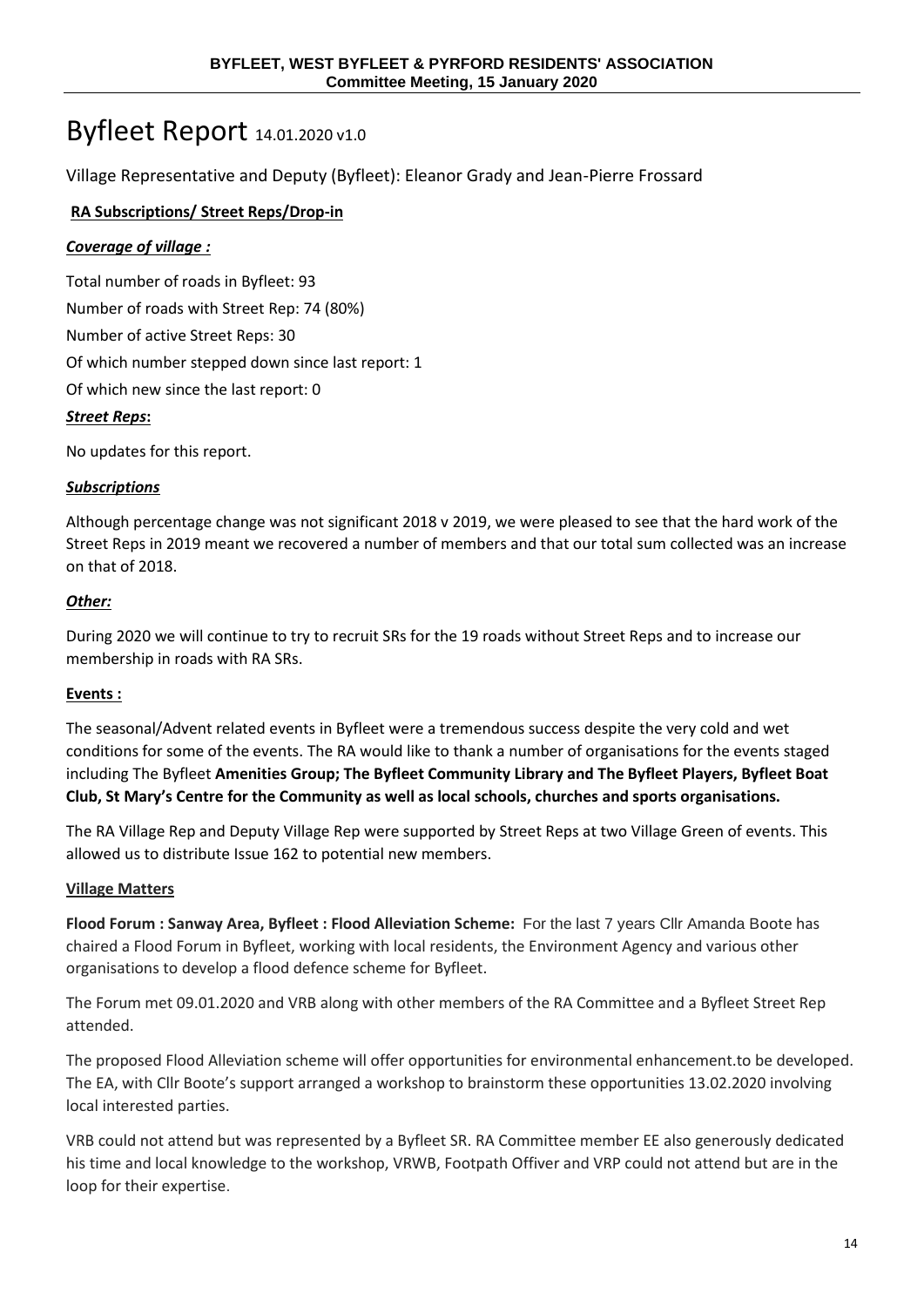**Murray's Lane , Boyd's Farm : Planning Application 2019/0940 –** Appeal took place at the Civic Offices 14.01.2020. RA VRB attended the morning session. A short statement regarding the RA's position with regard to the protection of Greenbelt was delivered on behalf of VRB during the afternoon session. A verbal update will be given at the committee meeting 15.01.2020.

**Godfrey Chapples' Memorial Bench** – The Byfleet Parish Day Committee thanks the RA and other organisations for their donations towards Godfrey's bench which will be installed in the small garden area being developed by the Community Library Team beside the library.

## **Planning**

2019/1223, 140 High Road Byfleet - 2 additional flats at rear of property. VRB to take a view on whether RA should register an objection.

## **A.O.B.**

None

EMG/JPF 14.01.2020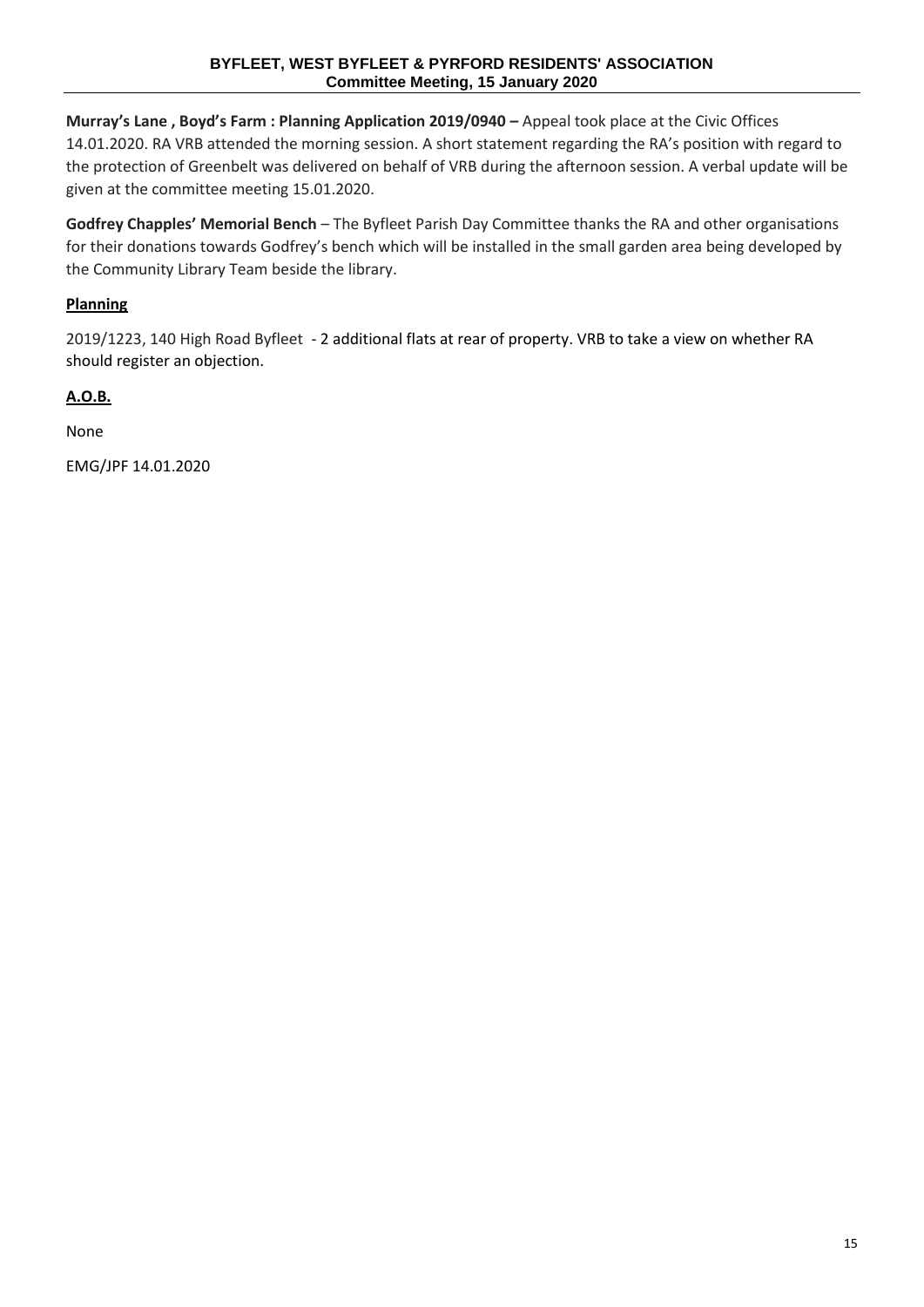## **PYRFORD VR (as at 12 JANUARY 2020)**

## **PYRFORD STREET REPS**

There are still six Street Rep vacancies to fill, covering around 125 members. 2 Street reps have already passed over monies for 2020 amounting to £270. Sadly, one of our long serving Street Reps passed away on Boxing Day. Maurice Turner was also the Footpath Officer in the nineties.

## **DULUX LONDON CYCLE RIDE 9TH & 10TH MAY**

This event is in its ninth year and has a route through Pyrford on the afternoon of 9<sup>th</sup> May from Ripley towards Woodham Lane. There are no road closures and usually there isn't much inconvenience to other road users.

## **MARSHALLS PARADE**

Even though the garage block behind the parade was demolished in late December 2017 and work started in late March 2018 to prepare for foundations, progress is very slow. Work is forever starting and then stopping and seems to have stopped. Recently, a new planning application has been approved to divide the single retail unit into two units. Work has not yet restarted. Parking is still an issue. Two residents have installed folding parking posts, but both were damaged and have since been replaced.

Building work has started again in January 2020. The target date is to finish by Spring 2020. Time will tell!

## **GOLF COURSES**

Concerns have been raised about unusual activities at the golf courses bordering Pyrford Road. VR is monitoring. A private individual has bought the majority of Twisted Stone Golf Club land. Speculation is that the remaining 25 acres might be used for a 9-hole pitch & putt. A planning application is expected soon.

## **SIGNIFICANT PLANNING APPLICATIONS**

#### **The Brambles, Pyrford Road**

Outline planning (all matters reserved) for 38 new residential dwellings in greenbelt.

52 comments of which 49 objections. **REFUSED**

#### **153 Old Woking Road**

Demolition of bungalow & erection of three storey 7 apartment block. Vehicle access off Lincoln Drive.

Two consultees, Surrey Highways and Woking Trees have raised concerns. The application is still under consideration.

#### **International School of London 182 Old Woking Road Ref. No: PLAN/2019/0665 | Validated: Thu 04 Jul 2019**

Variation of condition 01 of PLAN/2014/0600 (Temporary planning permission for one single storey prefabricated buildings (Portkabins), WC facilities and office space) to allow for a further 3 years temporary permission. **PENDING CONSIDERATION**

### **SADPD HEARINGS EARLY DECEMBER 2019**

The two Pyrford fields are not in the Reg 19 proposal being examined by the inspector. Preliminary indications of the outcome expected by end of January 2020.

#### **Andy Grimshaw VR Pyrford**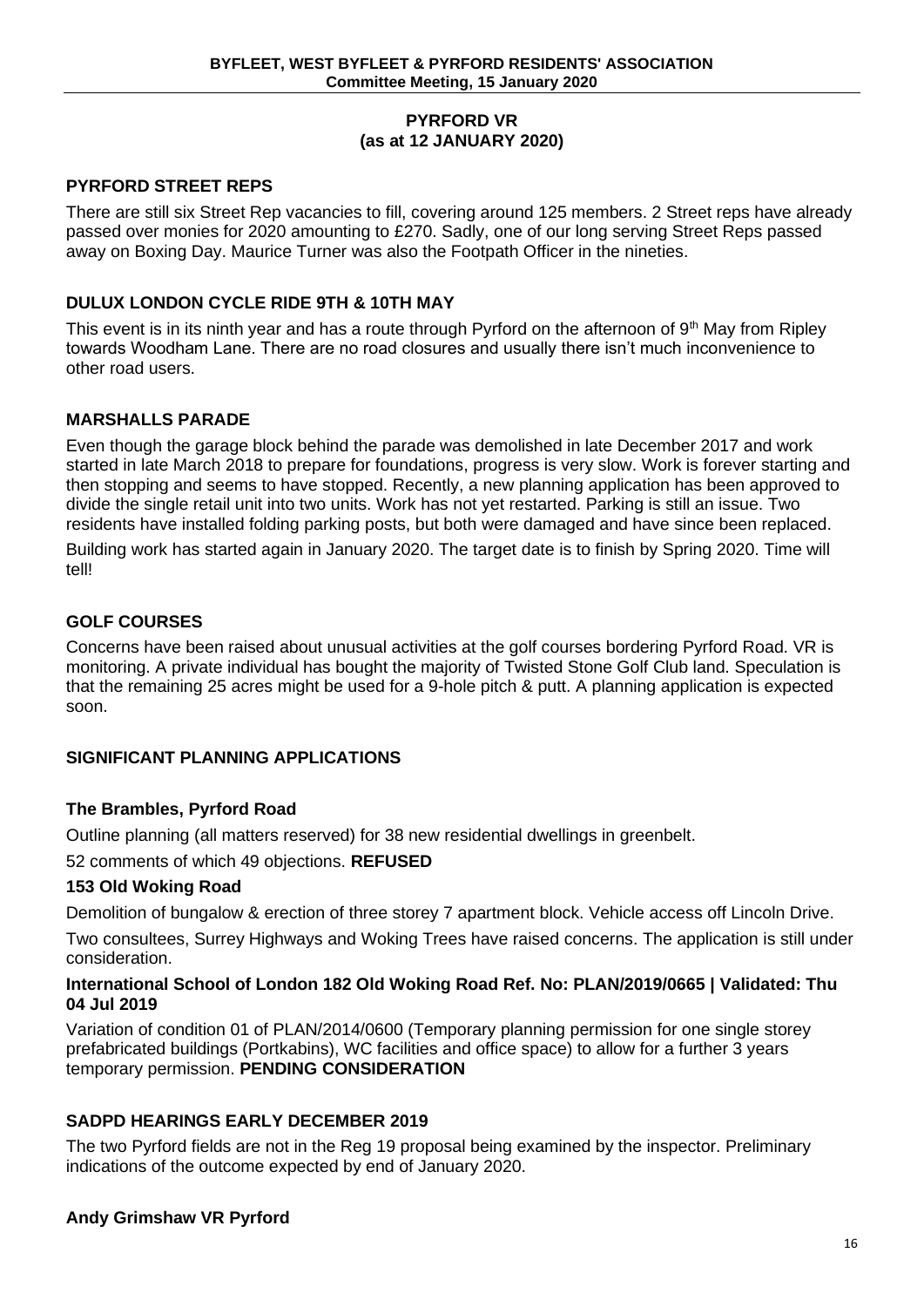## **Village Representative Report West Byfleet For Committee and Street Reps**

Happy new year to all and best wishes for another year contributing to the community.

#### **Admin**

A quiet time of the year on subscriptions received with £70 banked since last report. It has been an excellent year with £5154.50 collections in total for which many thanks to all our street reps.

I am pleased to report that we have recruited a replacement for two retiring street reps and a permanent street rep to take over from one of our street reps who had taken on an extra walk. Many thanks to Noel Doran, Andrew Lamb and Sally Ahmed and welcome to Neil Dann, Roger Eades and Hilary Dickenson.

We still have Street Rep vacancies for the west end of Dartnell Avenue, Claremont Road and Rivey Close. We are also "locked-out" from some blocks of apartments such as Tattenhall and Rosemount. Could any reader knowing of potential volunteers in these areas let me know.

All magazines have been distributed, if any Street Rep knows of any member not in receipt of a magazine, please let me know. The next distribution will be end Feb/beginning March.

#### **Local issues**

Work with WBNF continues to be excellent and some of the following reflects work with them as a member of the WBNF Committee.

- 1 The review of the Woking BC planning proposals (SADPD) by a Government appointed Inspector, took place just before Xmas, the proposals would result in a massive reduction of our Green Belt. A number of local residents made representations to the Inspector and the RA and WBNF were represented by Stewart Dick and Wade Pollard, to whom we offer grateful thanks. They will be reporting separately and in more detail on their observations of the review process. The results of the Inspector's deliberations will be known early in the New Year. Keep an eye on the WBNF website for the latest news.
- 2 One of the objections that many of us made against housing development at West Hall was the concern of surface flooding, the effective dispersal of flood water and impact on neighbouring areas. Coincidentally, the heavy rains before Xmas resulted in exactly such surface flooding on the West Hall estate, which has now slowly been dispersing naturally. A number of people have pointed this out to the Inspector.
- 3 The West Byfleet Community Festival committee meeting in December was cancelled, the next meeting is scheduled for  $8<sup>th</sup>$  January. The acting Chair, James Lowe, will be stepping down and a new Chair is being sought, thanks goes to James. A number of volunteers are needed for different roles if the festival is to be a success. If anyone knows of anybody willing to help, please ask them to contact James Lowe via me or directly.
- 4 Many thanks also go to Fran Nevett for not only organising the Xmas lights and Lighting Ceremony but also the Village Day just before Xmas. The events were well attended and show that, despite Sheer House, we still have a thriving community in West Byfleet.
- 5 The long-standing Head at West Byfleet Infant School, Shirley James, retired just before Xmas. She had a wonderful leaving party that involved many former pupils, teachers, colleagues and governors. We wish her well for the future and are pleased she will continue living in the neighbourhood and retaining her links with the community. Our best wishes go to her successor, Sarah Smithers.
- 6 The reduction in the antisocial behaviour in the centre has continued. Our thanks go to the police and our local councillors who have taken a number of steps to improve the situation. The community also need to be involved in helping provide improved facilities for local children, I am pleased to report that the RA will be looking at ways to contribute for all three villages and one of our members and parent, Ramesh Logeswaran, will be conducting an initial survey on what is available and what are the perceived needs. He will start by contacting relevant officials in Woking and Runnymede BCs and SCC and then with local schools and youth organisations.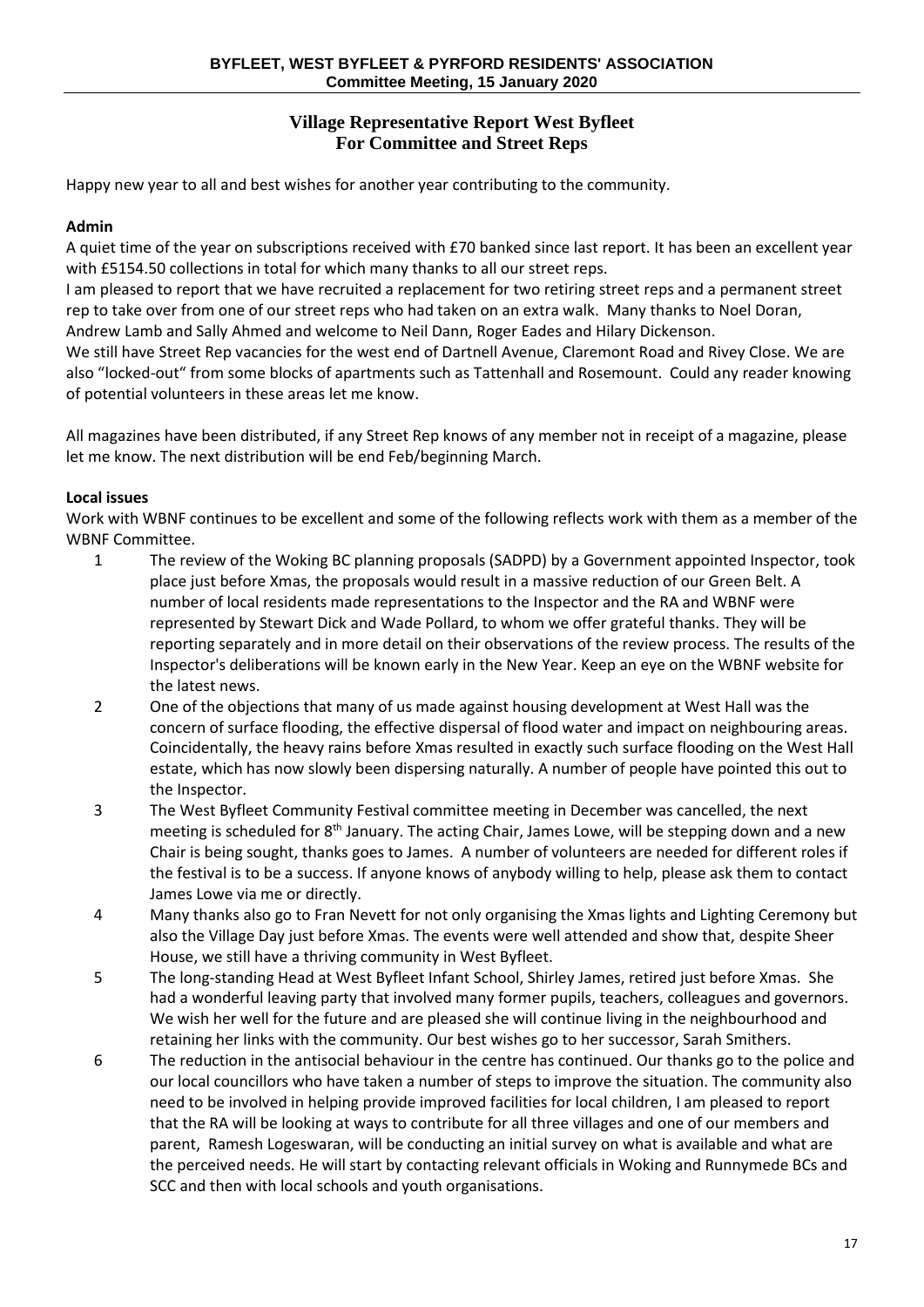- 7 Concerning the replacement trees for Rosemount Parade, our councillors are pressing the responsible officers in WBC to ensure the replacement trees are planted this season.
- 8 Surrey County Council is conducting a survey on residents' views on the very popular London-Surrey Cycle events day. The events raise massive amounts of money for local and national charities, encourage cycling and raise the profile of areas such as ours, which are on the route. Please encourage residents to complete the survey at [https://www.surreysays.co.uk/deputy-ceo/survey-on](https://www.surreysays.co.uk/deputy-ceo/survey-on-prudential-ridelondon-surrey/)[prudential-ridelondon-surrey/](https://www.surreysays.co.uk/deputy-ceo/survey-on-prudential-ridelondon-surrey/)
- 9 The developments at Broadoaks will result in further partial road closures on the Parvis Road from mid Jan onwards. Details have been circulated directly
- 10 Also pleased to report a West Byfleet and Pyrford Neighbourhood Watch Facebook page has been established working in collaboration with both the successful Byfleet group and our local NW coordinators. Well done to Sheila Carroll.

Other areas of concern/interest with nothing to report this month.

- 11 A245 shared use cycle path between Byfleet and West Byfleet
- 12 M25 noise petition
- 13 Sheer House redevelopment proposals
- 14 Woodlands Ave Car Park and community safety. Please ring 101 with concerns of apparent illegal activities.
- 15 Highways England Walking and Cycling strategy for areas impacted by the M25 J10 proposals.
- 16 Highways England J10 proposals impact on Painshill junction from traffic congestion and nonmotorised user perspectives.
- 17 The Local Cycling and Walking Implementation Plan for Woking (SCC responsibility Councillor Mike Goodman) was due to be published in 2019 but has gone quiet. It may revert to being for Woking Town Centre only.
- 18 The traffic pollution monitoring from the Parvis Road positioning of detectors at relevant places is still outstanding. (John Bond will raise again)
- 19 Camphill Tip uses (Councillors and BUC)

#### Businesses:

Gary Elson has taken over as Chair of the West Byfleet Business Association from Michael Lee-Brown, who had been holding the role in an acting capacity, we look forward to continue working with WBBA in contributing to the community's wellbeing.

We also continue to be grateful for the engagement and support from our local councillors.

Keith Creswell 02/01/2020